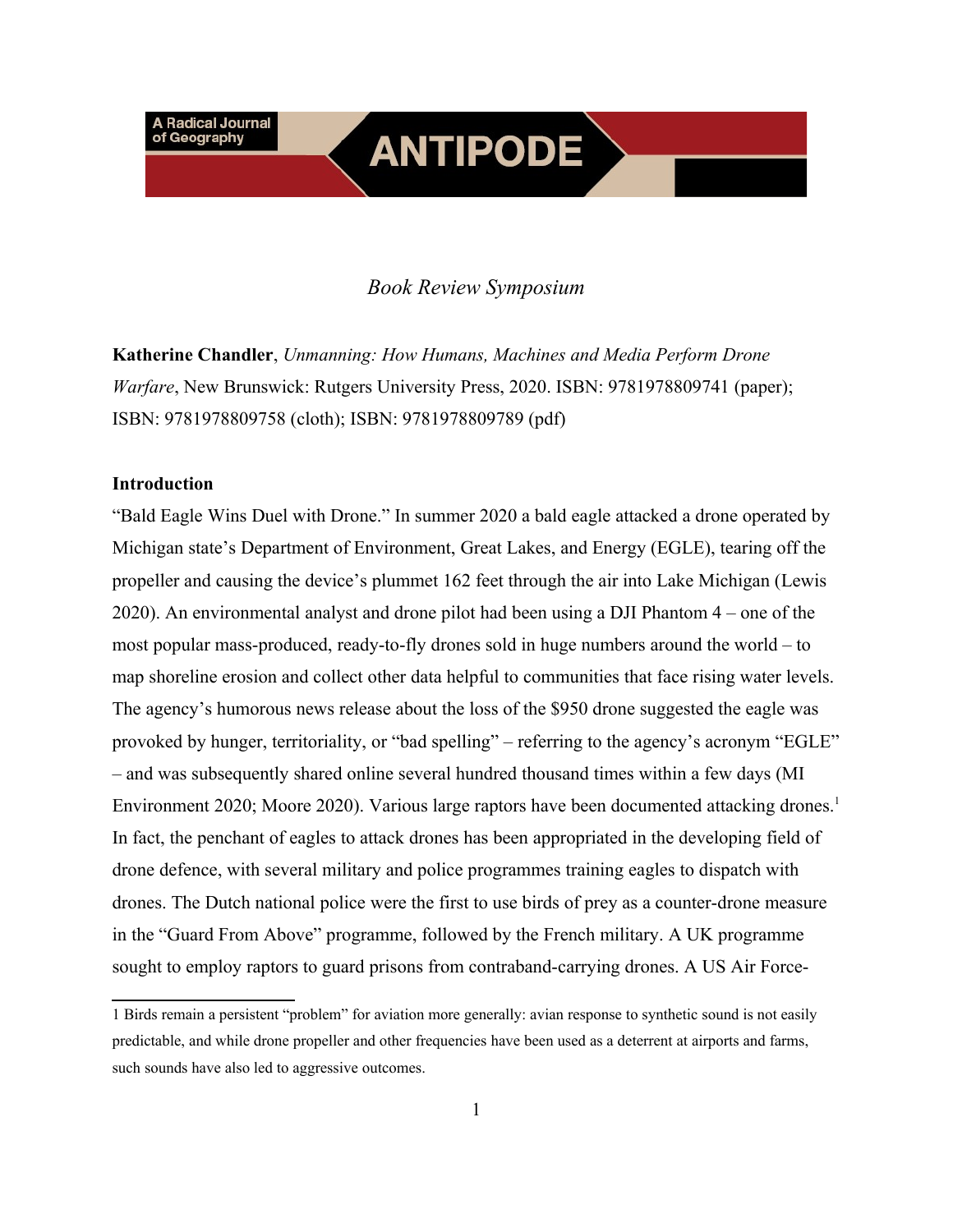### **ANTIPODE**

funded study by Oxford zoology researchers has considered ways that peregrine falcons' approach to intercepting their targets – similar to the guidance system used by visually directed missiles – could help down rogue drones (Bachman 2017; Darack 2017; France24 2017; Moore 2020). The ultimately short-lived Dutch attack eagle squadron created a media sensation, propelling a genre of online videos of birds attacking drones.<sup>[2](#page-1-0)</sup> Amidst this celebratory mediatised standoff of animals versus drones also came harrowing news of an anti-drone golden eagle diving at and clawing the back of a five-year-old girl at a picnic by the Saint-Antoine chapel in the Pyrénées during the Spring school holidays. Forcing an official apology from the French air force, the attack error was attributed to the eagle confusing the girl with a drone because she was wearing white.

I start with this vignette to introduce Kate Chandler's *Unmanning: How Humans, Machines and Media Perform Drone Warfare* because it complicates assumptions about technological dominance*.* The slippages and antagonisms between eagle/EGLE, animal/eagle-astechnical system, drone-target/girl, and targeted attack/deterrence underscore Chandler's outstanding study of the error-prone, limited, and often strikingly ridiculous course of technological systems that tie machine autonomy to national protection – or, in the case of EGLE, humanitarian-oriented territorialised care that encroached on actual eagle turf and succumbed to a watery grave. Chandler's book *Unmanning* focuses on unmanned aerial vehicle (UAV) systems – "drones" – as a key window onto the technologically-driven global political systems of the  $20<sup>th</sup>$  and  $21<sup>st</sup>$  centuries. The volume stands alone in the mounting literature on drones for illuminating the recurrent failures of drone systems yet ongoing political project of unmanning, and for dramatising the way drones in practice have diverged from the drone in ideology and theory within a much longer history of contingencies than contemporary debates on drone warfare allow. Chandler challenges not only how drone systems are interpreted as

<span id="page-1-0"></span><sup>2</sup> The programme was ended because eagles would not always do what they were trained to do, and was ultimately deemed both too expensive and unpredictable.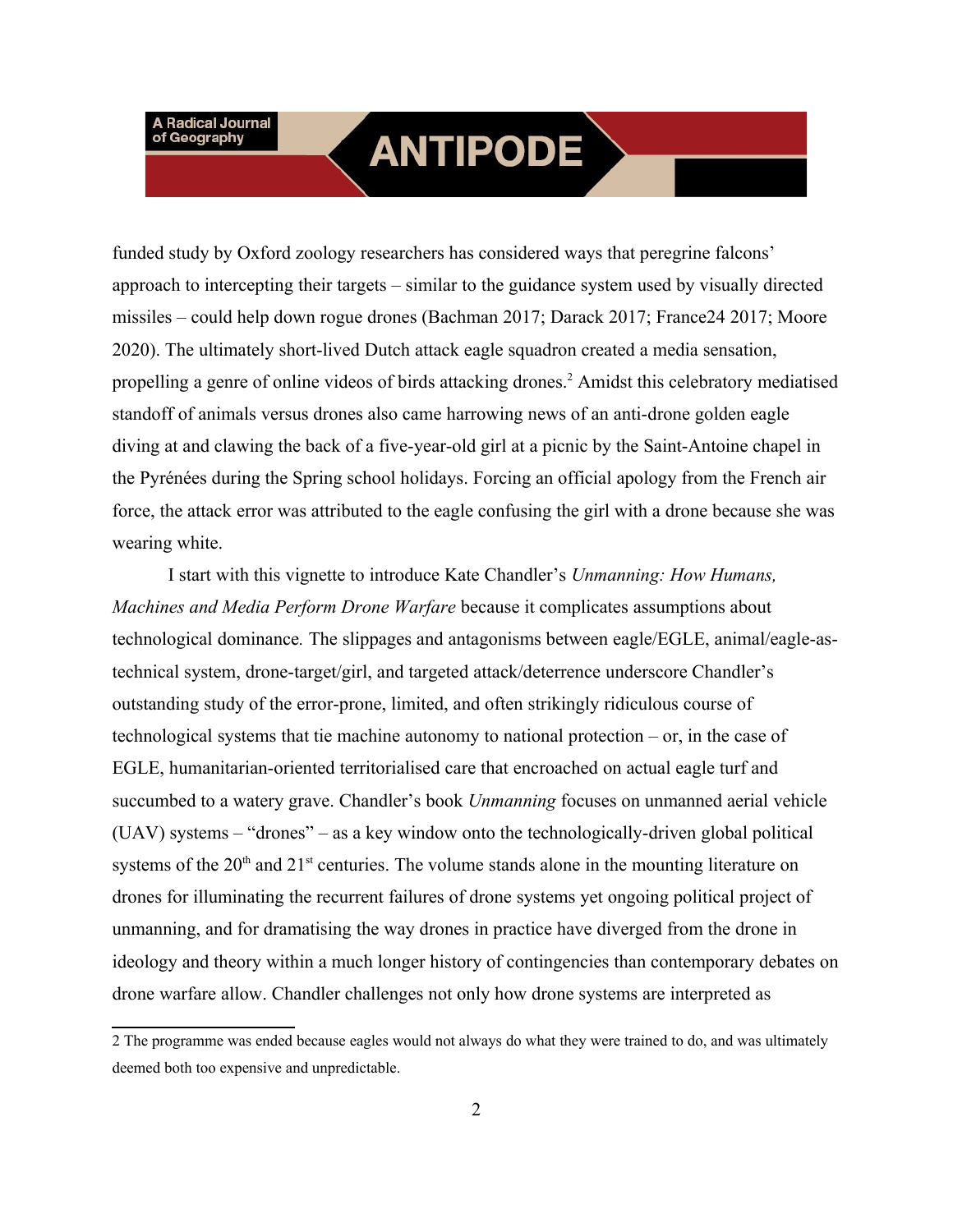## **ANTIPODE**

apolitical, technocratic, historically inevitable systems, but how US empire relies on "technological progress" as cover for ongoing asymmetrical colonial violence.

\* \* \*

An introductory chapter explains the book's genealogical method, argumentative arc, and interventions – chief among the latter, the revelatory assessment that framing the drone through unilinear technodeterministic advancement organises power through disavowals that deny the trauma of war and extend technoscience into necropolitics. Subsequent chapters delve into five case studies of experimental drone aircraft in the US and transnationally that span nearly a century. The granular analysis shows the complex organisation and unstable assemblage of human, media, and machine parts of the drone, in contrast to military and government accounts that align seeing, knowing, and sovereignty as if drone system mediations provide a god's-eye view of objectively given reality. Chapter 1 takes the reader back to a classified project launched by the US Navy during the decade prior to WWII: "Project Drone", a pilotless anti-aircraft training platform launched in 1936 that not only entailed making a remote-controlled plane as target-object but also created a networked milieu of/for airwar via innovations in radio and telephone. Chapter 2 shifts to the Pacific Ocean theatre of WWII where the radio- and televisioncontrolled drone assault weapon that Radio Corporation of America scientists and Navy officials referred to as "American Kamikaze" – a flying torpedo precursor to the cruise missile – enabled the interplay of target/targeting system through a fantasy of aerial domination. Simultaneously aligned with the racialised figure of the kamikaze bomber as well as a mechanical electric eye, the drone system proposed a direct view of the battlefield "through" the television – as an accurate, indeed enhanced, prosthesis of human sight and action. In doing so, the project constructed a world of targets supposedly determined by the machine system while also racially coding the territory that was targeted as subhuman.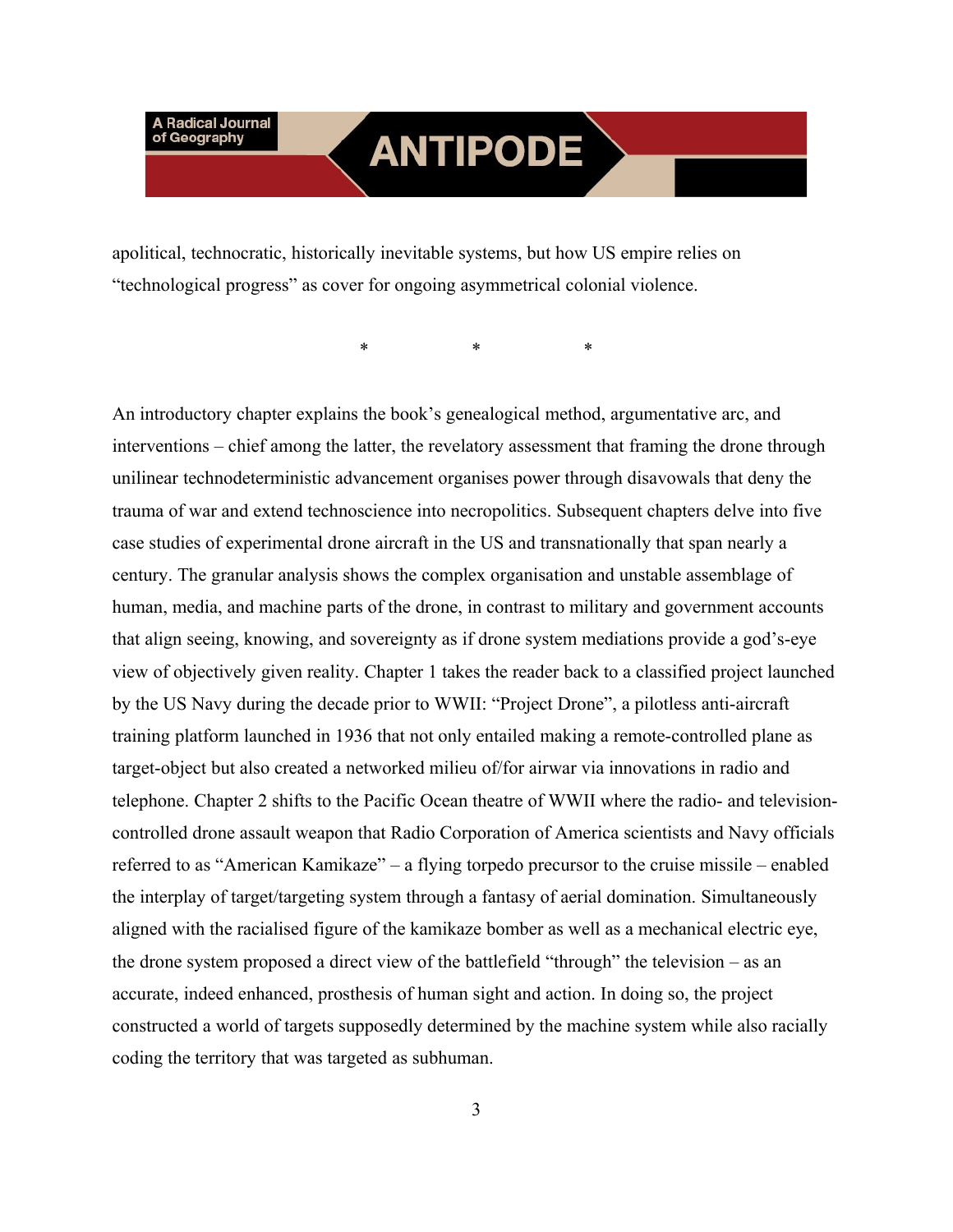### **ANTIPODE**

Chapter 3 scrutinises the jet-powered Ryan Aeronautical Firebee and the rise of the term unmanning. Among its ideological achievements, unmanned spying served as a technological solution to the problem of Americans getting captured, therefore promising to fast-track executive approval by minimising political risk. Chandler renders crucial affective dimensions of removing pilot/bodies from the plane within American national security: it effaced the role of military, government, and industry decisions in aerial reconnaissance practices by correlating the drone with an electronic brain and cybernetic system that operated on its own. The chapter details how a behaviouristic model of technology and overlay of "black box" and closed system of remote communication with self-regulating function shifted the activity of surveillance toward the so-called automated context of continuously seeking signs of threat. The chapter brilliantly shows how this intelligence strategy was also a surveillance pedagogy that trained the American public to see aerial reconnaissance as national defence and to understand the camera as granting total access to the territory. This obscured how the nationalised camera view inscribed geopolitical division in its tautological constructing of a world of targets as objective evidence of threats.

Chapter 4 picks up on the air force-funded 1962 conversion of the Firebee in the Big Safari programme, to use drones for reconnaissance in proxy conflicts in Asia, Africa, and Latin America, as a US counterinsurgency measure in the Cold War. The chapter draws attention to the colonial metaphors that were enlisted to frame military and political conflict, including references to big game hunting and the code name "Buffalo Hunter". The latter extended the settler-colonial ideology of the American West, as an empty landscape for conquest, to bases in the Pacific and reconnaissance of Southeast Asia. A dispersed network of military sites, labs, industry, and personnel galvanised the idea of deterritorialised, machine-like, all-seeing American global control, further effacing the land below. Chapter 5 moves to the application of remotely-piloted surveillance vehicles in "client states" that drew out the logic of Cold War "peacetime intelligence" to post-Cold War conflicts not defined by superpowers. Chandler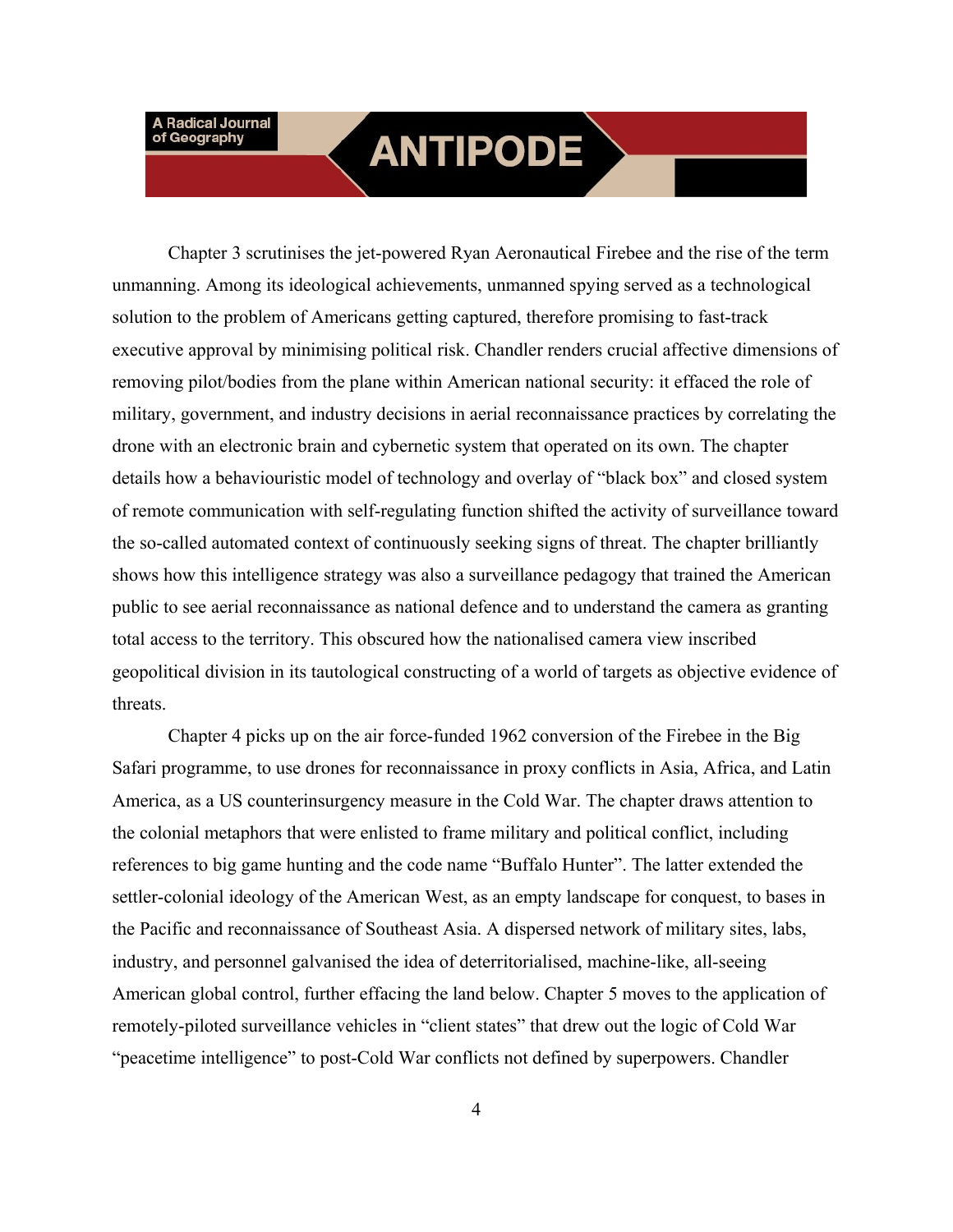### **ANTIPODE**

discusses the application of the Mazlat Pioneer during the 1982 Israeli invasion of Lebanon and the story of Israel's "invention" of modern drone warfare in the aftermath of the 1973 Arab– Israeli War: Israel is the first state in the world to publicly proclaim the legality of preemptive targeted killing (p.185). Presaging the contemporary Predator drone, the Pioneer and its acquisition also figures centrally in the largest case of military corruption prosecuted by the FBI, involving bribes and bypassing international export controls and sales of drones – what Chandler characterises as a structuring principle of the drone's interaction with the military-industrial complex. Finally, to conclude the book, Chandler performs a close reading of corporate-military performance in the film *Nobody's Perfect* to offer a "double-negative ending" of drone failure as a way of undoing the drone's negation of politics.

\* \* \*

One of *Unmanning*'s signal contributions is its global humanities-oriented approach to the study of contemporary media, technology, war, and global affairs. *Unmanning* is an exemplary study of the culture and politics of media and machine constituting drone experiments and their afterlives. Chandler lucidly draws together a complex web of policies, institutions, military tactics, media/information practices, and knowledges that developed with aerial vision and reconnaissance. The book is highly interdisciplinary and global in perspective, with a sustained commitment to political theory while also hewing closely to the historical and material dimensions of the media systems that Chandler studies. She applies methodologies and explanatory frameworks from the fields of political theory, rhetoric, science and technology studies, geography, history, and global media studies. Her rhetorical criticisms are honed to the study of media systems through history/archival work directed by science-based political theory. The book combines military and technoscience history with a global history of media technologies and systems, including radio, television, aerial photography, video, and data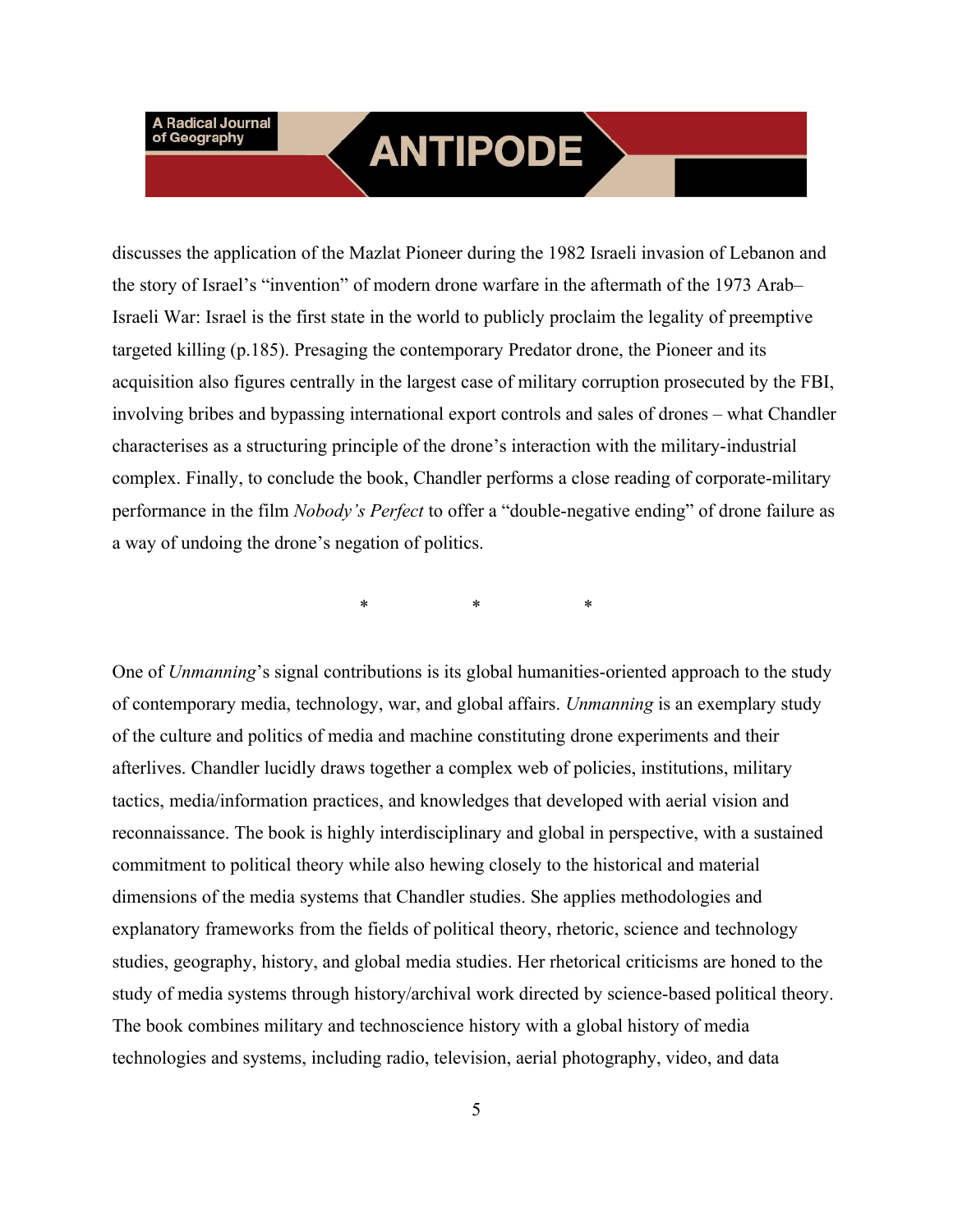#### **ANTIPODE**

transmission. In essence the book offers a new global history of media and information systems and their geopolitical structures from the vantage of experimental drone flight and failure.

Whereas contemporary debates largely consider drones as a tool and foreordained technological outcome, Chandler mobilises a history-bound and technical understanding of drone systems to weigh the ideology of unmanning and its ethical and political stakes. Chandler's approach understands technology to have multiple meanings and geographies that shift with institutional contexts and human practices. She uses technical analysis and STS approaches to reflect critically on the evolving culture of drone technopolitical governance that avers war can be automated and placed beyond politics and human involvement. She also draws together a range of primary materials to enrich the analysis, including government documents, engineering reports, company press releases, personal memoirs, historic photographs and films, as well as contemporary artworks and performances that address the technical and visual operations of drones and the ethical dilemmas they pose. Combining nuanced attention to the culture and politics of drones with technoscientific analysis of how they work and with what effects, *Unmanning*'s case studies show how unmanned aerial systems projects have innovated networks of human/machine/media that organise and intensify asymmetrical power relations, sublimating human involvement and deferring responsibility to "no body". The book makes very clear that unmanning is not simply about the removal of pilot/body from the plane but, ultimately, the US claim to act distinctly outside of the political, diplomatic, and public spheres through the drone. Chandler powerfully argues that only by considering the paradoxical but dependent relationship between human action and unmanning can the politics and life/death stakes of drone warfare be adequately addressed.

Chandler's engagement with international politics truly sets *Unmanning* apart from other humanities-oriented work that is more narrowly focused on drone-made images. The book continually considers the visual practices enabled by drones *in relation to their political geographies*, to show how drones visually construct targets to serve US geopolitical interests.

6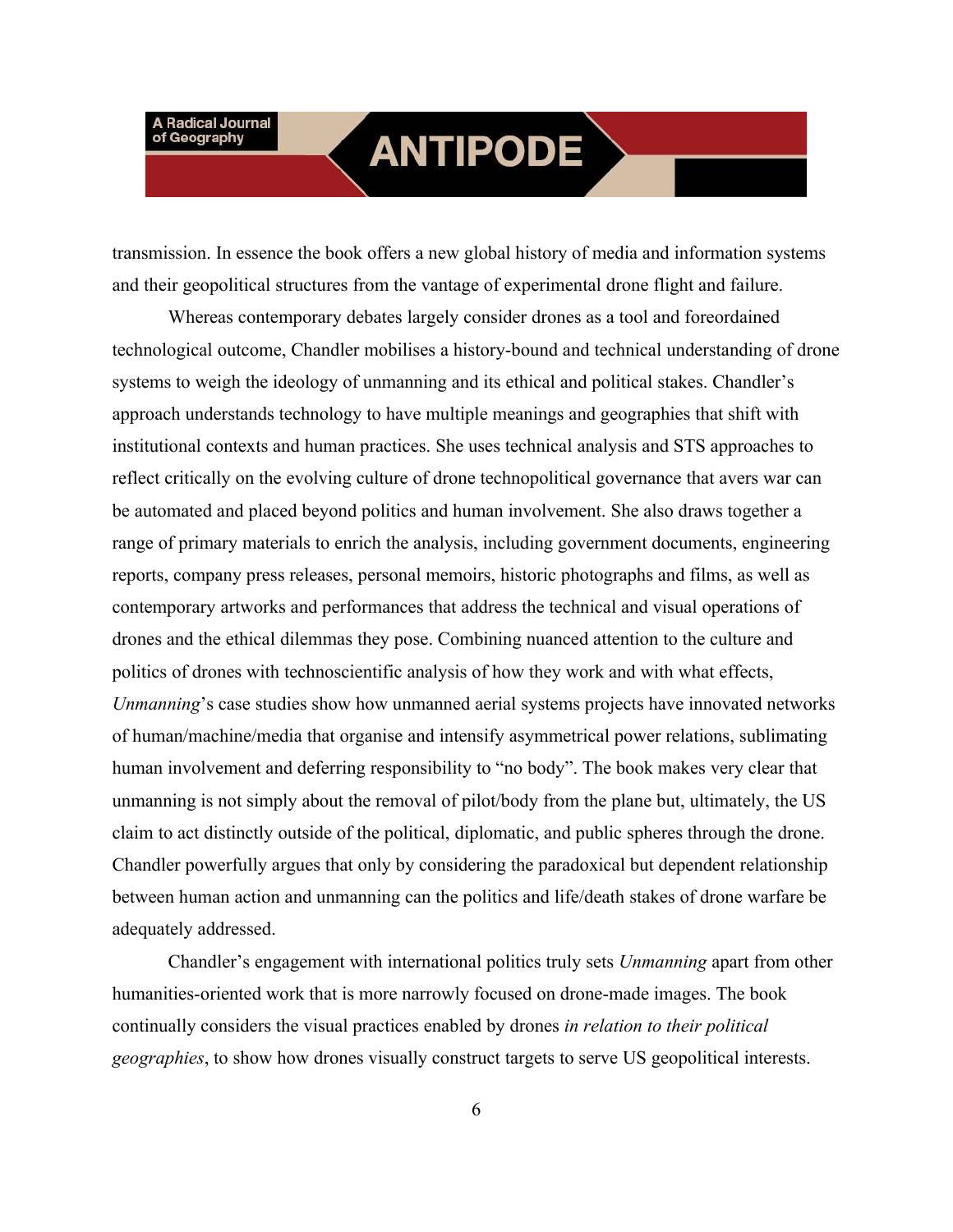### **ANTIPODE**

Chandler's close archival readings excavate the contradictory labour involved in the military legitimation of drone warfare, and the ways that colonial discourses have conditioned drone projects, linking them to insects, kamikazes, "buffalo hunters", and disembodied spy cameras. The chapter sequence effectively delineates a "map of power" of drone experiments tied to histories of global control, cybernetics, racism, and colonialism and the "post"-colonial geographies of proxy conflicts, where the drone perpetrates a fantasy of self-automated machines that "remove" the coloniser from the act of continued violence and trauma. *Unmanning*  delineates the ways that the historical shift from surveillance as "peace" mobilisation to drone surveillance – to technocratic aerial and electronic intelligence that continuously seeks signs of threat – was/is conditioned by the racial coding of territories that perpetrates colonial asymmetries. Drone systems taught military personnel how to see an "enemy terrain" as a set of targets made transparent by a seamless field of aerial photography – a visual necro-geopolitics that other researchers and readers can see at work in the racialised/gendered geographies of border policing, environmental security, poverty criminalisation, and other practices of state violence.

Finally, *Unmanning* offers exemplary close readings of archival materials, from the National Archives, National Air and Space Museum, San Diego Air and Space Museum, Israeli Defense Forces Archive, among others. Chandler's study not only examines a number of documents and historical episodes that have thus far not received the attention they deserve, but also contributes to the record little known facts, such as drones being used against striking coal miners in West Virginia in  $1921 - a$  minor detail in the book but emblematic of the way *Unmanning*'s transnational methodology of *genealogy* trenchantly refuses American exceptionalism in contemporary understandings of the drone.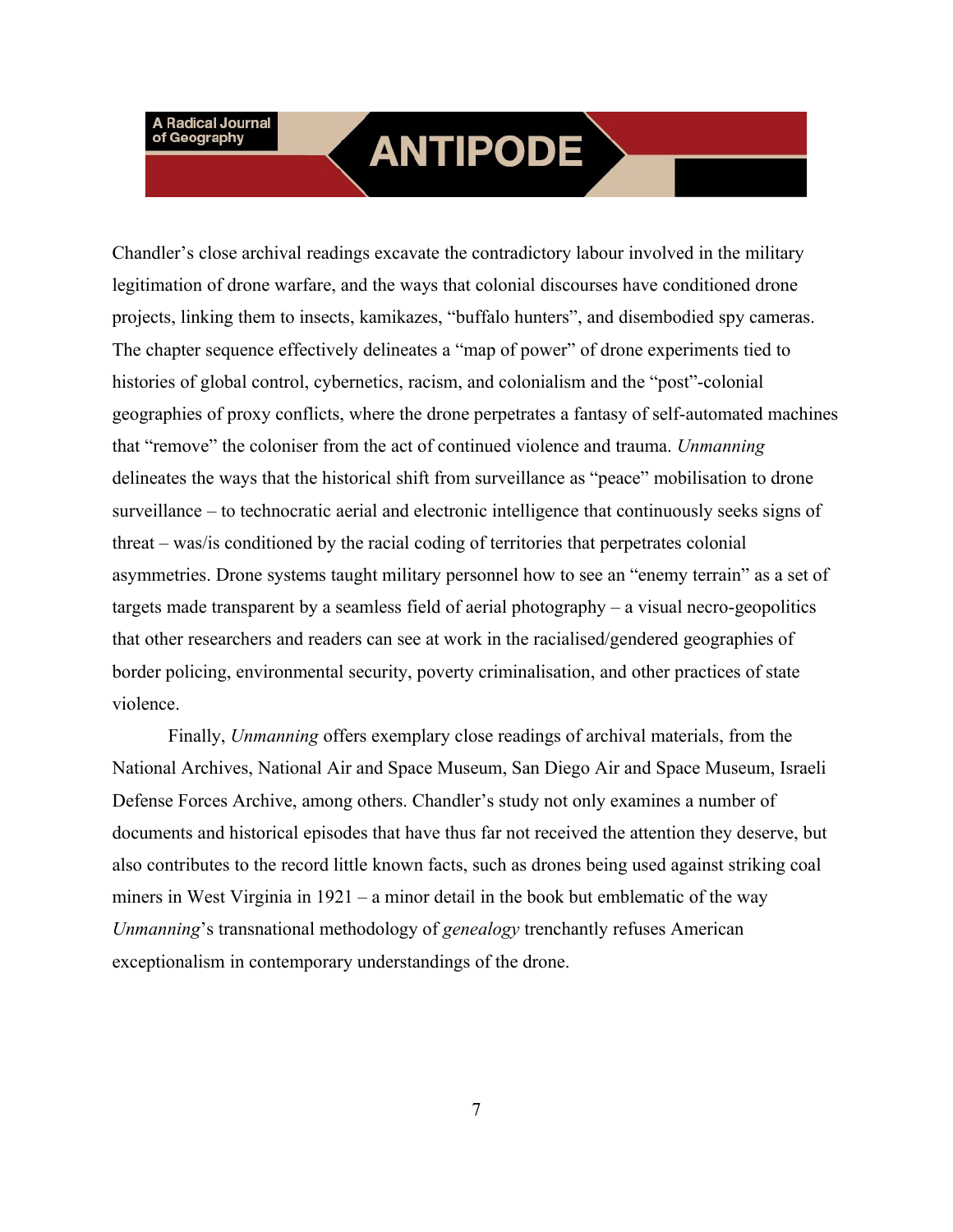#### **References**

Bachman J (2017) The military is using falcons to build a drone killer. *Wyoming Business Report* 5 December

**ANTIPODE** 

https://www.wyomingnews.com/wyomingbusinessreport/industry\_news/ government\_and\_politics/the-military-is-using-falcons-to-build-a-drone-killer/ article\_25733be7-3bf2-5476-ac43-955a0263aa9f.html (last accessed 9 March 2022)

- Darack E (2017) Attack of the drone-snatching eagles: A natural solution to a growing threat. *Smithsonian Magazine* 17 March https://www.airspacemag.com/daily-planet/attackdrone-snatching-eagles-180962543/ (last accessed 9 March 2022)
- France24 (2017) France deploys new force to combat drones and it has claws. 14 February https://www.france24.com/en/20170214-french-air-force-deploys-eagles-intercept-roguedrones-military (last accessed 9 March 2022)
- Lewis S (2020) Bald eagle wins duel with state's \$950 drone, sending it to the bottom of Lake Michigan. *CBS News* 14 August https://www.cbsnews.com/news/bald-eagle-takes-downdrone-michigan-government/ (last accessed 9 March 2022)
- MI Environment (2020) Shoreline-mapping EGLE drone sent to watery Lake Michigan grave by UP bald eagle. *Michigan Department of Environment, Great Lakes, and Energy* 13 August https://www.michigan.gov/mienvironment/0,9349,7-385-90161-535800--,00.html (last accessed 9 March 2022)
- Moore J (2020) Eagle dispatches EGLE drone, sparks social media delight. *Aircraft Owners and Pilots Association (AOPA)* 17 August https://www.aopa.org/news-and-media/all-news/2020/august/17/eagle-downs-drone (last accessed 9 March 2022)